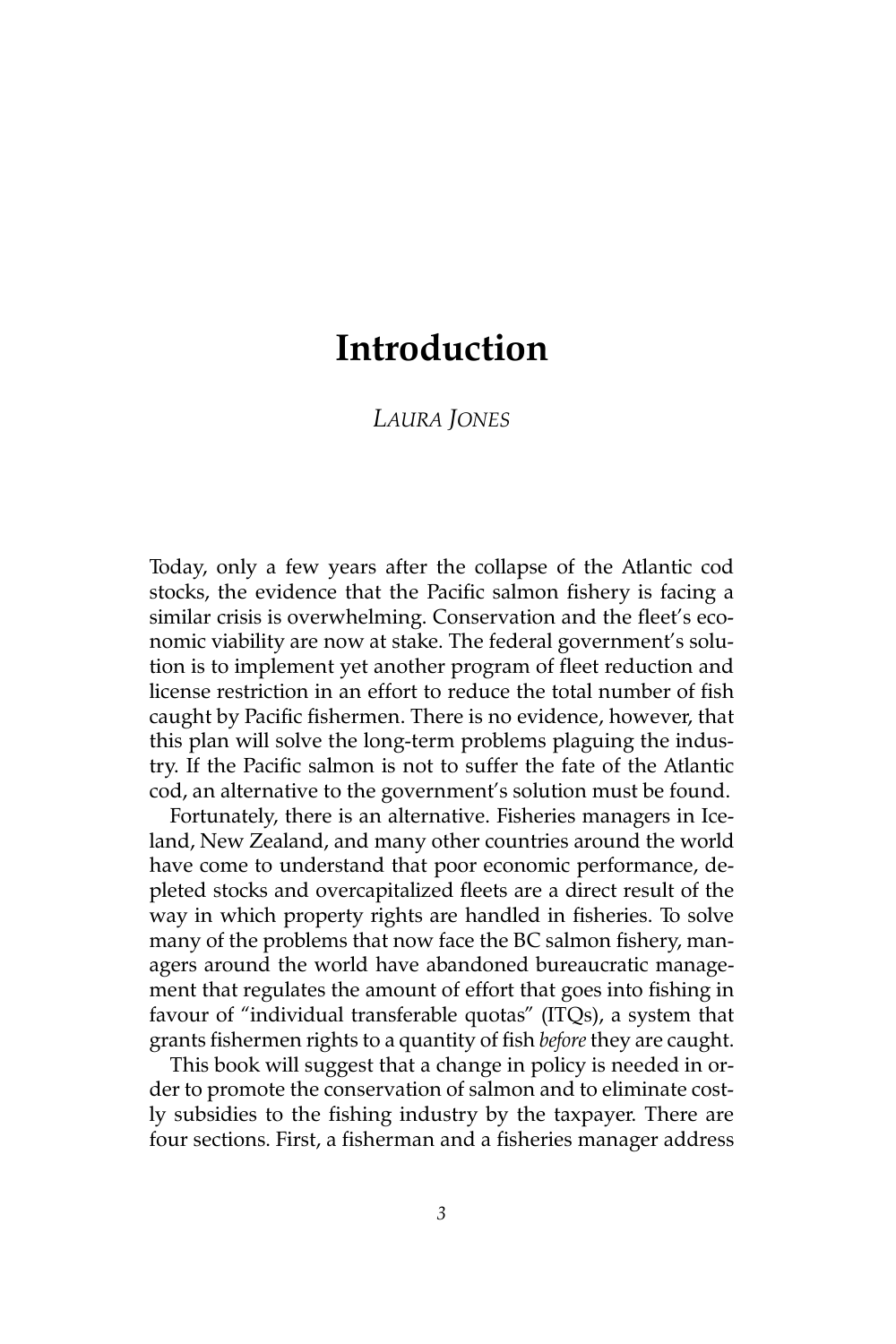the question of whether individual transferable quotas could be used to foster improved salmon management. In the second section, the authors present examples of experience with ITQ management in fisheries in British Columbia, Iceland, and New Zealand. The third section proposes a plan for a pilot project applying individual quotas (IQs) to the Pacific salmon industry. In the fourth section, it is suggested that quotas are not so much a radical solution as the first step in the evolution of stronger property rights for the protection and conservation of fisheries.

# **Symptoms of a serious problem: the current state of the salmon fishery in British Columbia**

The federal department of Fisheries and Oceans (DFO) has a mandate to manage salmon resources for the people of Canada. Their conservation goals include "to conserve and protect . . . fish stocks and habitat for future generations." Their management goals include ensuring the best use of the resource and "maximizing the financial, cultural, and aesthetic benefits to the people of Canada" (DFO 1992). These are noble and worthy goals. But depleted stocks, unresolved conflicts between sports, commercial and aboriginal fishers, and an industry that needs continual subsidization to stay in business all indicate that we have not yet found a way to achieve those objectives.

#### *Conservation*

The federal government's recent record on conservation reveals an alarming trend. In 1994, over two million fish did not make it to the Fraser River spawning grounds. A review of the case of the disappearing fish led to the conclusion that 12 more hours of commercial fishing would have wiped out the province's most important sockeye run. In 1995, there was a disparity of 6.9 million between the 10.7 million pre-season forecast and the 3.8 million fish estimated actually to have made the post-season Fraser River sockeye run. The predictions for 1996 were so bad that the Pacific Salmon Revitalization Plan was implemented. (This is commonly referred to as the "Mifflin Plan," after Fred Mifflin, the current minister of Fisheries and Oceans.) The poor returns in 1996 meant closures and new restrictions on commercial fishermen as well as reduced fishing opportunities for sports and aboriginal fishers.

Another alarming indicator of a conservation crisis is the loss in biodiversity of salmon stocks. According to Carl Walters, a fish biologist at the University of British Columbia, there has been "a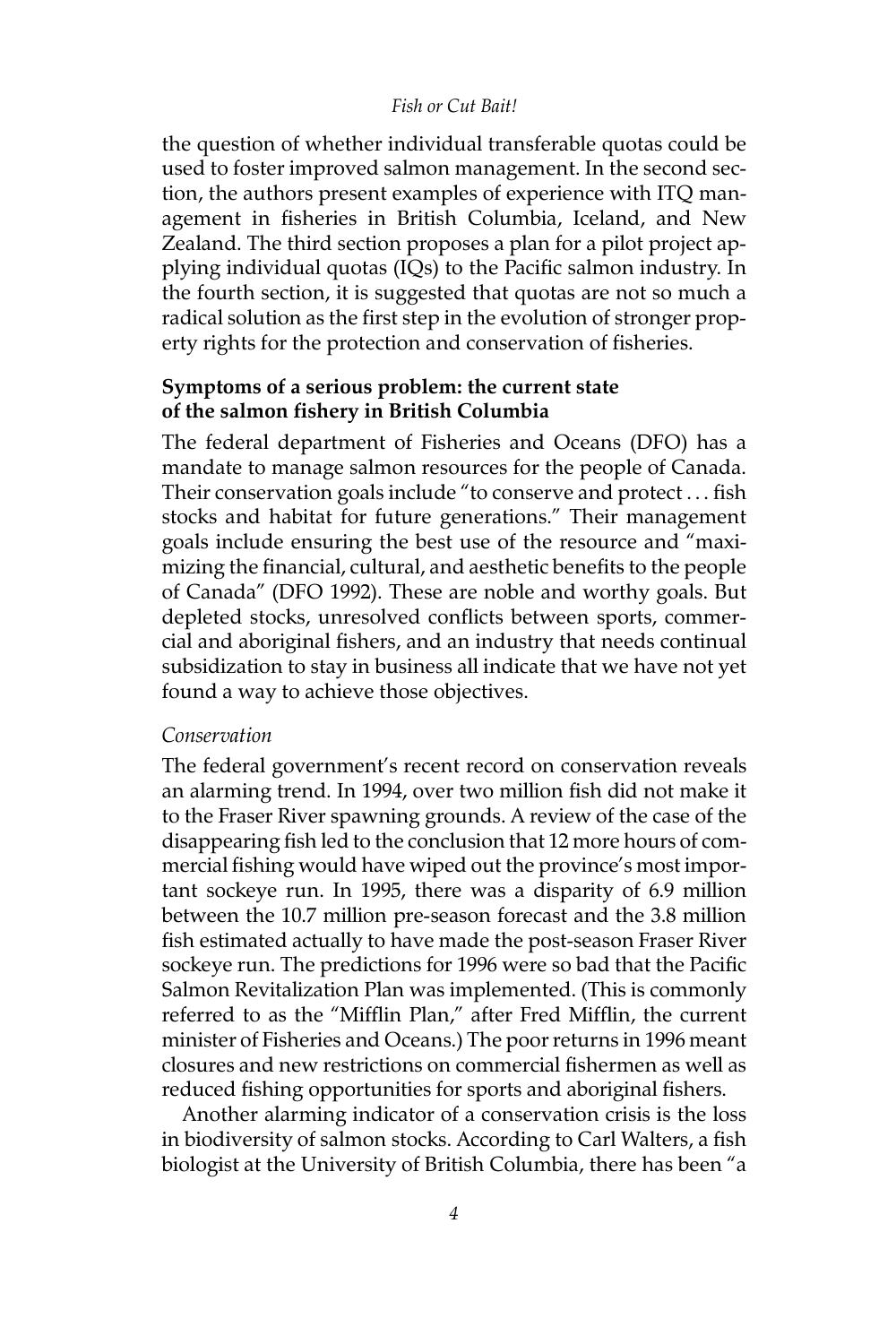profound reduction, by 50 percent or more since 1950 for all salmon species, in the number of populations that you would have to look at to see most of the production" (Walters 1995: 9). The decline and extinction of many small salmon populations means there are fewer remaining stocks. This is not just a matter of numbers. A smaller gene pool is more vulnerable to disease and to changes in ocean conditions.

# *Economic viability of the industry*

The evidence is clear that the fishing industry is facing an economic crisis as both the conservation crisis and competition from farmed salmon intensify. In 1994–95, approximately \$3.4 million was generated from commercial salmon license fees while the department of Fisheries and Oceans spent about \$49 million managing the salmon fishery (DFO 1995: 2). The taxpayer subsidized the management of the fleet to the tune of \$45.6 million. Rather than reaping some of the benefits from the resource held in its name, the public must pay for that privilege. But the subsidies do not stop there.

There has been a dramatic decline in the income of the salmon fleet due to poor salmon returns, overcapitalization and the fall in salmon prices due to the increased supply of both wild and farmed fish on world markets. This decline in income translates into increases in Employment Insurance (EI) payments to fishermen. Since 1980, there has been an increase in the number of claims and in the amount paid out in benefits. In 1994, despite changes to the Employment Insurance act that, by increasing qualifying periods and reducing the length of benefit periods, made it more difficult to receive benefits, 6,530 fishing claims were allowed. The amount paid out was \$63.7 million (DFO 1995: 4). Estimates from Human Resources Development Canada indicate that \$1.85 is paid out for every \$1 in premiums collected in the Pacific Region fishing sector.

## **The problem with salmon management in British Columbia**

The basic problem that fisheries managers face is that fish are a common property resource. Fish do not belong to anyone until they are caught and so there is incentive to catch as many fish as possible before someone else claims them. This means that although sports, aboriginal, and commercial fishers care deeply about the long-term viability of the resource, they do not face any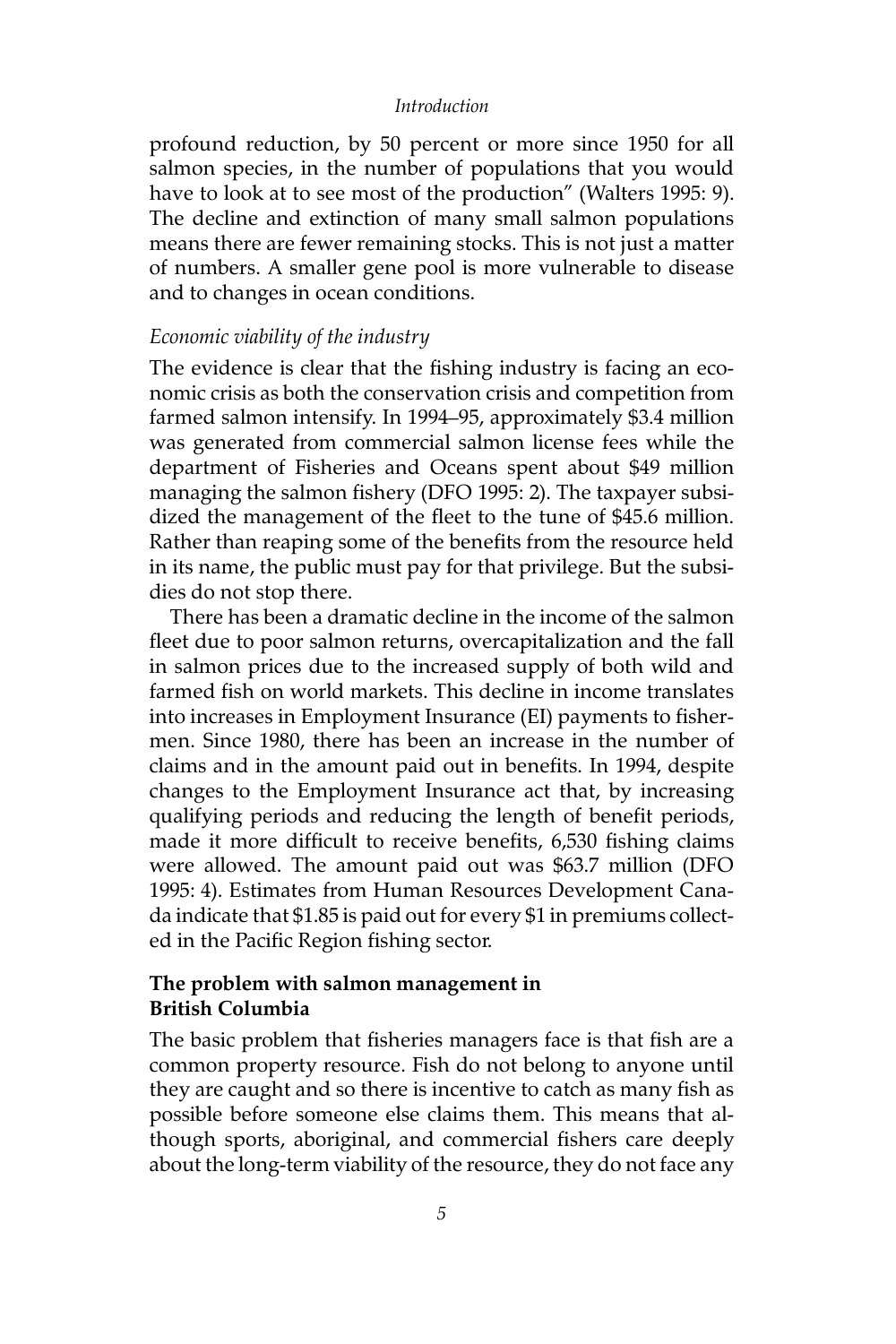short-term incentives to conserve. If a fisherman lets a fish go, he has no guarantee that that fish will make it up a river to spawn. Rather, it is likely that another fisherman will catch it.

There is, of course, no conservation problem as long as fishing power is low enough that a sufficient number of fish will escape up the rivers to spawn. But, as the number of people who want to fish increases and the technology that they use improves, future harvests become threatened. In 1969, DFO tried to deal with this problem by limiting the number of licenses issued. Since then, management has focused on effort restrictions—limiting the number of opportunities to fish and restricting the equipment used to fish—in an attempt to control the number of fish caught. The Mifflin Plan, announced in March of 1996, is simply an attempt to renovate this exhausted strategy. In addition to buying back licenses, the plan reduces the area that a license holder may fish and requires that he use only one type of gear (seine, gillnet or troll).

The reason that buying back licenses, gear restrictions, and other forms of effort controls have failed to protect stocks and create an economically viable industry is that they control the number of fish caught indirectly rather than directly. Effort controls are ineffective because fishermen find ways to circumvent them. For example, when length limits were imposed on boats in an attempt to reduce the number of fish a boat could take in, boats with wider and deeper hulls came into use. When fisheries managers reduce fishing opportunities, commercial fishers respond by increasing the capability of their boats to catch fish quickly. Thus, effort controls only reduce the number of fish caught temporarily. As fishermen circumvent restrictions and technology improves, fisheries managers are forced to buy back licenses and increase the restrictions on effort. Fishermen are then compelled to overcapitalize: they spend extra money equipping boats with gear that does not increase the total catch but does increase the competitiveness of the individual fisher over other fishermen. In the commercial salmon fishery, capital costs have increased dramatically while production, although highly variable, has remained below one hundred thousand tonnes.<sup>1</sup>

<sup>1</sup> Commercial salmon landings since 1951 have tended to remain between 50,000 and 100,000 tonnes. In 1985 and 1986 landings slightly exceeded 100,000 tonnes. The capital value of the fleet increased by a factor of 3.6 between 1969 and 1988 (DFO 1992).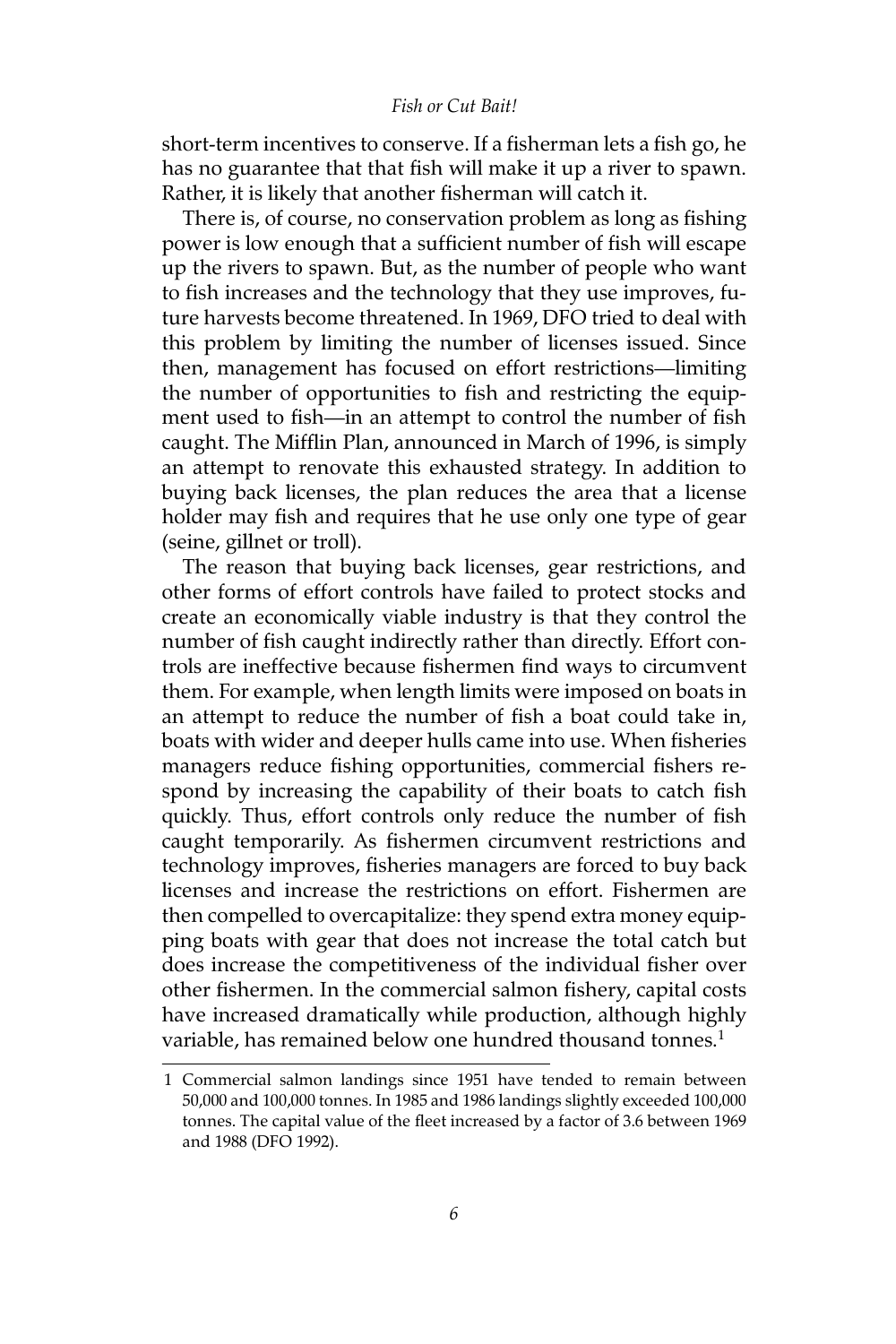In most industries, we value competitiveness since it means firms try to lower their costs; this, in turn, gives consumers better products at lower prices. There are no such gains in the fisheries, however, where competition takes the form of "racing," i.e, increasing the effort to catch fish before another fisher can claim them. From an economic standpoint, this is extremely inefficient since the extra money spent racing does not add to the total number of fish caught but merely increases the costs of fishing.

In addition to wasting resources and not providing any conservation incentives, racing for the fish makes fishing more dangerous, as fishermen take unnecessary risks by fishing or travelling during inclement weather in an effort to make the most of the reduced fishing opportunities available. According to the Canadian Coast Guard Rescue Co-Ordination Centre in Victoria, in 1993 there were 378 marine incidents involving commercial fishing vessels and 13 lives were lost. In 1994, 14 lives were lost; in 1995, 11 lives were lost.

#### **Protecting a way of life**

Ironically, many fishermen do not look at the competitive race for the fish in the way that economists do. Commercial fishing is an exhilarating form of high-stakes gambling and competing against other fishermen is part of the game. The free-for-all hunting lifestyle passed on from generation to generation partly explains why the argument for subsidies to "protect the way of life" carries so much weight in the fishing industry. Both the public and the fishermen themselves see the profession as one of the last vestiges of a hunter-gatherer society. For many fishermen, the buy-back and restrictions on fishing areas remain more attractive than alternatives such as individual quotas because they allow the thrill of the chase. Controls are unsuccessful for the same reason that they are popular; they do not eliminate the race for fish. In fact, controls add to the complexity of the race as, to stay ahead, fishers have to find new ways to circumvent the restrictions on their efforts.

But, the way of life in the fishery must change. Protecting the way of life in the fishery does not come without costs; it occurs at the expense of taxpayers and consumers. This is a luxury we do not afford most industries. Although quotas would fundamentally change the nature of the fishing game, the game is bound to change, whether or not quotas are introduced, since the current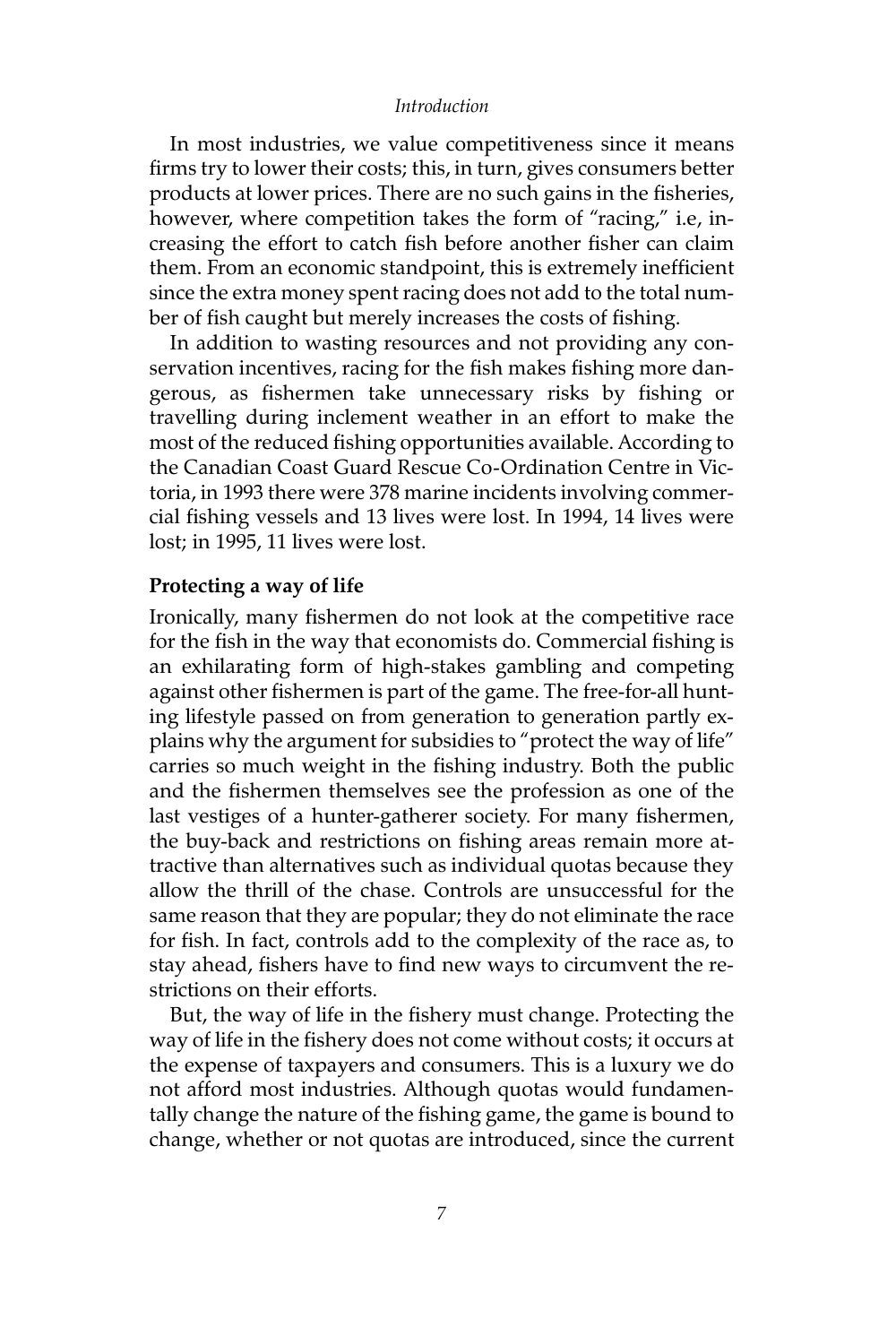path is not sustainable and in the end, no fish will mean no fishing industry at all. One only has to look at Newfoundland and the collapse of the North Atlantic cod stocks to see the dangers of trying to maintain a way of life and maximize employment at the expense of a natural resource.

# **A promising solution: ITQs**

Although there are variations in the way quota systems are set up, the basic idea is to give participants a right to a portion of the total allowable catch (TAC). The total allowable catch is the total number of fish that can be harvested in a season without harming the resource. An ITQ system is a move towards allowing those who benefit directly from the industry to have a claim to the fish before they are caught. Once the total allowable catch is set, fishermen know how many fish they can catch, either in poundage or number of fish. The initial allocation of quotas is usually done through a formula that captures historical catch and commitment to the fishery.

Under a quota system, since the individual fisher knows ahead of time how many fish he is allowed to catch, he is not competing with other fishermen and there is no race for the fish. This has several important implications.

- 1 Quotas eliminate inefficient capitalization. Instead of working towards maximizing the ability to catch lots of fish in a short period of time before other fishers catch them, fishermen can concentrate on maximizing their profits by increasing the quality of their catch and keeping their costs low.
- 2 Quotas usually mean fishermen can get better prices for their catch as they can spend less time on the fishing grounds and more time marketing their product. In addition, the longer fishing seasons that usually go with quotas mean that fish can be landed over a longer period of time and sold fresh rather than frozen. Fresh fish sell for higher prices.
- 3 The reduction in fishing costs, the result of not having to spend money to race to catch fish, increases fishermen's incomes and saves resources.
- 4 Directly setting a limit on the number of fish that each fisherman can take is a better way to conserve resources than indi-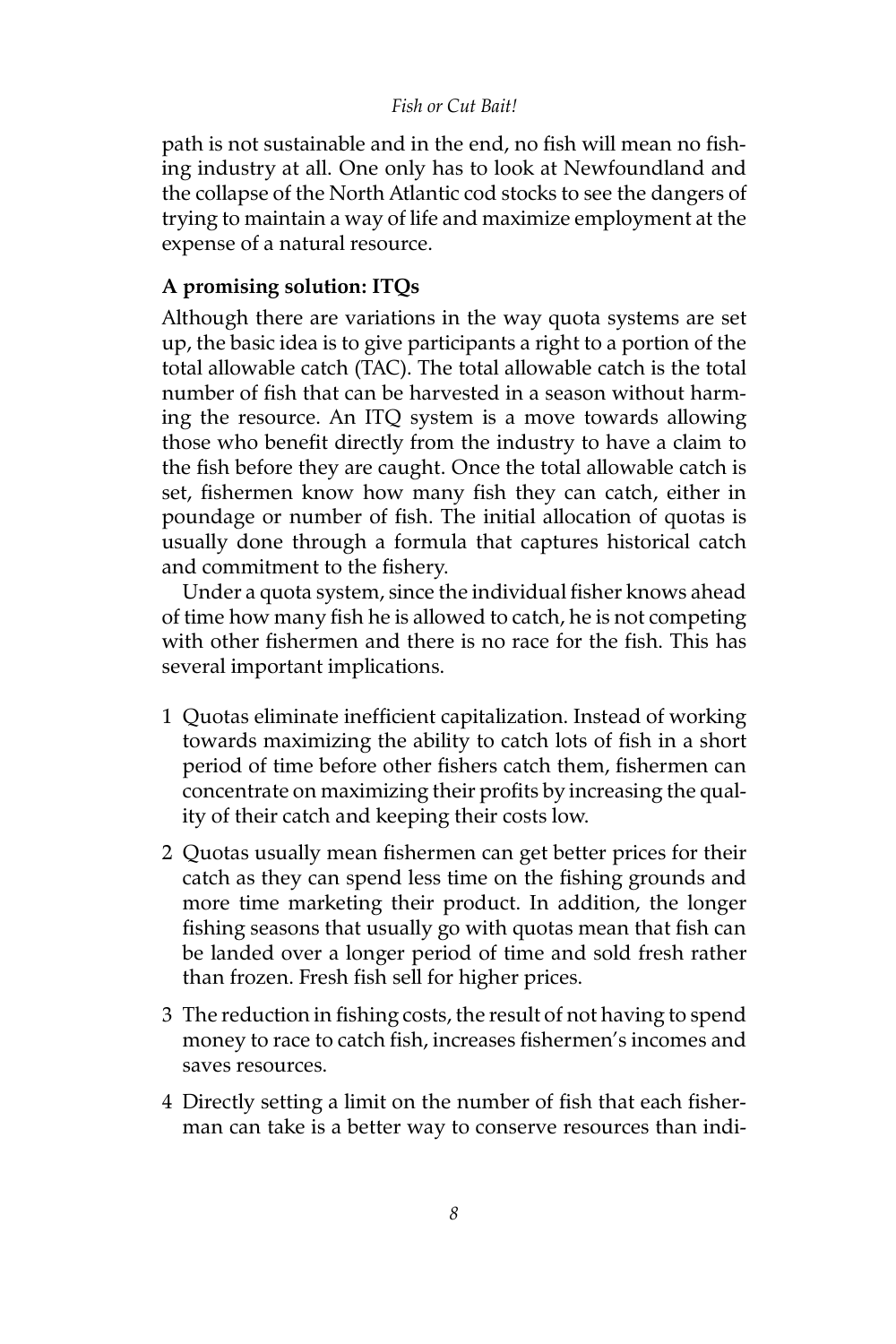rectly limiting the number of fish caught through effort controls. Giving each fisherman a direct stake in the industry also gives them an incentive to conserve fish.

- 5 A system of individual transferable quotas can create an economically viable fishery. Since the quota shares can be bought and sold, the most efficient fishers will acquire more fishing rights. Less efficient fishers will be compensated and the taxpayer will no longer be asked to help fund buy-back programs.
- 6 Fishing seasons are safer under a quota system. Because fishermen are guaranteed a portion of the catch, they do not have to fish in dangerous weather conditions.
- 7 Once an initial quota allocation has been made, there is a market mechanism to resolve disputes between sports, commercial, and aboriginal fisheries. These sectors can buy quotas from each other. Thus, if the sports fishery wants more rights, they can buy them from commercial fishers. This will show where the highest value lies, and will eliminate the current highly political fight over fishing rights. It also means that, when land claims are settled, if aboriginals are to be allocated a bigger share, the government will have to buy that share rather than re-allocate without compensation from other sectors as has been done in the past.

Although individual quotas have been successful in other fisheries, many have wondered whether it would be possible to manage the complex Pacific salmon fishery under such a system. Before addressing this question specifically, it will be instructive to take a broader view. The idea of assigning property rights to solve the common-property problem has been successful not only in other fisheries but also in other industries. For example, the city of Los Angeles developed an emissions-trading program to reduce air pollution. The program tackles a very complicated problem; it covers many pollutants across many industries. The carefully designed system has made assigning property rights to the air, something that was previously thought impossible, a successful, cost-effective, way to reduce pollution. The system is far more efficient than previous regulations and, in 1995, the greater Los Angeles region enjoyed the cleanest air on record (Broadbent 1996: 14). This suggests that the complexity of the salmon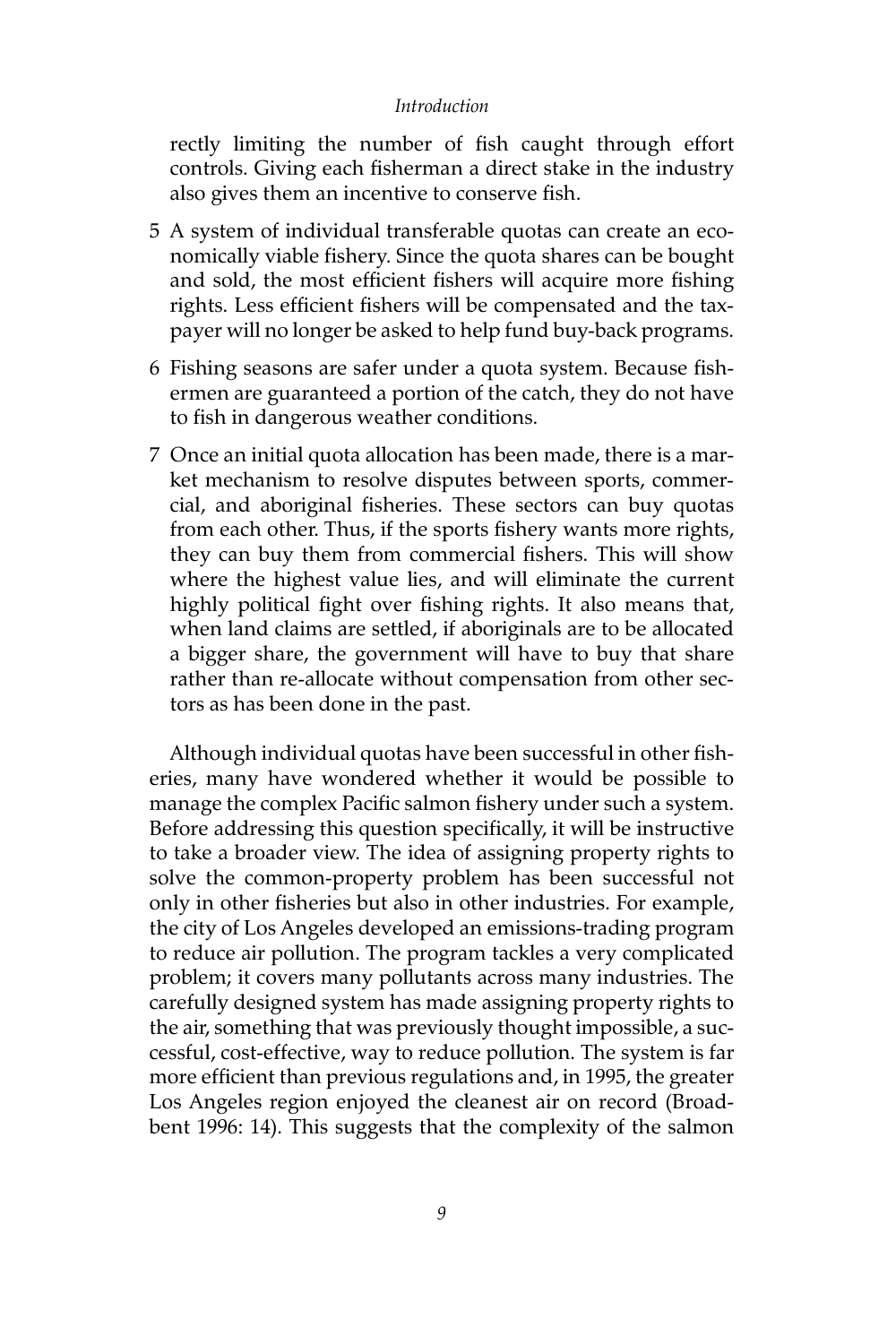fishery does not make a quota system impossible, though it does require that the program must be carefully designed. Creating a quota system for the complex Pacific salmon fishery may be more challenging than it is for other fisheries, but it is also more exciting. If a quota system can be successfully designed for Pacific salmon, then there is no reason that individual quotas cannot work for all fisheries.

## **Section 1: can individual quotas solve the salmon crisis?**

In his paper on the question of quotas for salmon, **Paul Sprout**, the Director of Fishing Operations with the department of Fisheries and Oceans, explains how, under *any* system, biology and the number of stakeholders make the Pacific resource one of the most challenging fisheries in the world to manage. He raises important questions about allocation, management, and enforcement that need to be resolved before the introduction of a quota system to the Pacific salmon fishery. He emphasizes that the important question is whether "a salmon IQ system, warts and all, better meets the department's objectives of conservation, economic viability, and partnership than the present system of management?"

**Ken Erikson** provides a fisherman's insight into why individual quotas solve many of the problems facing the West Coast fishery. Though he suggests answers to some of the questions that Paul Sprout raises in his paper, Erikson also points out that there is a serious intersectoral allocation problem in the fishery. Because they have no direct control over the management of the fishery, commercial fishermen have lost historical allocations of chinook and coho to the sports fishing sector. As recreational fishing continues to increase in popularity, it is likely that the allocations to this sector will continue to grow. One of the important features of a transferable quota system is that the market rather than the political arena becomes the forum for solving allocation disputes. In terms of securing allocations of an appropriate number of fish, this system is preferable for all parties.

## **Section 2: actual experience with individual quotas**

This section provides compelling evidence in favour of ITQs from several international fisheries as well as from the BC halibut fishery. The papers by Tom McClurg and Birgir Runolfsson illustrate the experience with quotas in New Zealand and Iceland, two of the first countries to implement ITQs.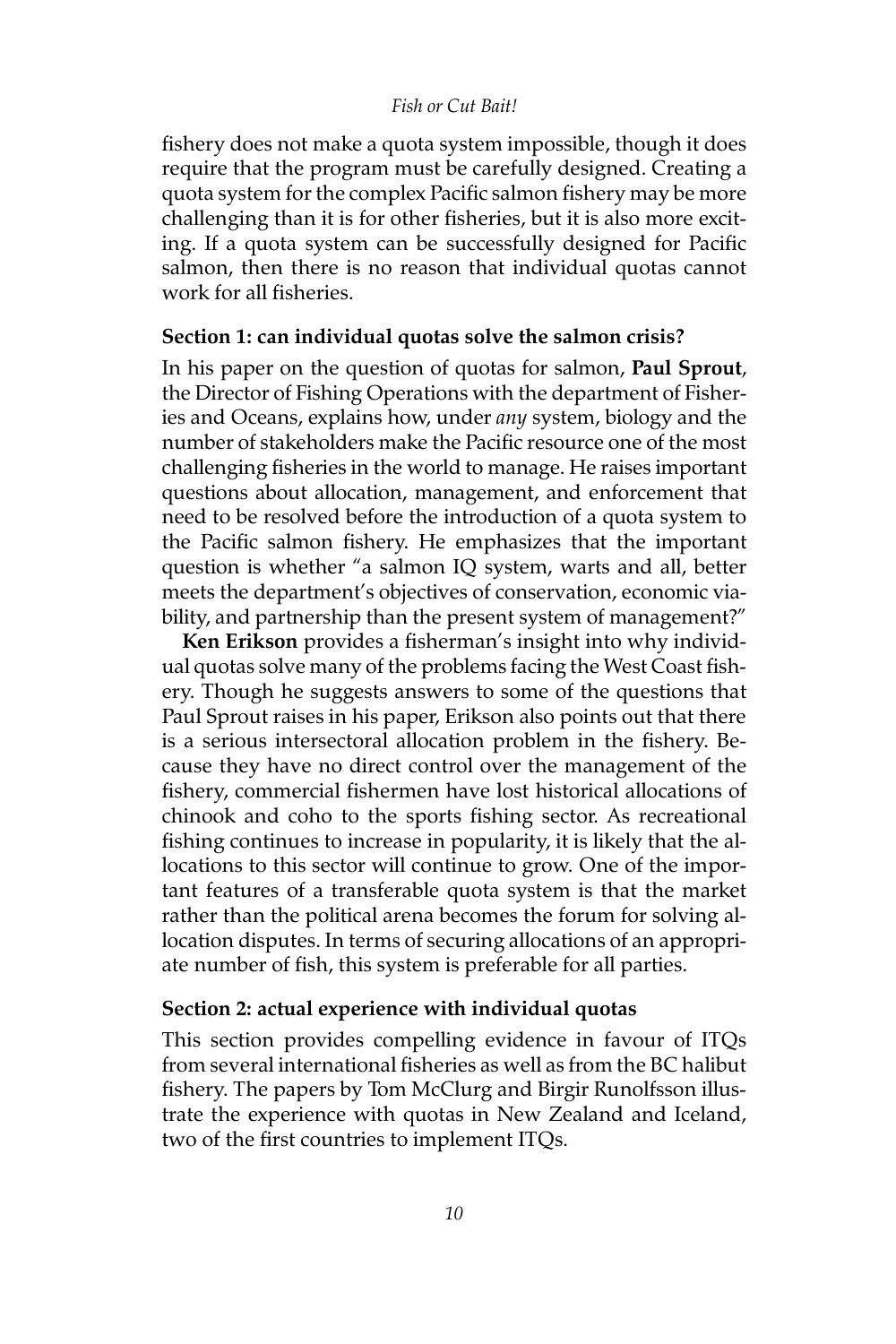#### *Iceland*

**Birgir Runolfsson**'s description of the Icelandic experience with individual quotas supports the hypothesis that quotas would improve salmon management. Many of Iceland's fisheries recovered from overcapitalization and declining stocks after the introduction of quotas. For example, since the introduction of quotas to the failing herring industry, catches and technical efficiency have increased *tenfold*.

One objection to introducing quotas to the salmon fishery is that, since it is a mixed-stock fishery, use of quotas may exacerbate the problem of "high-grading," i.e., the discarding of less valuable catch. The demersal fishery in Iceland, however, is also a mixed-stock fishery and, according to Runolfsson, there is little evidence that high-grading has increased since the introduction of the vessel quota to that fishery in 1984.

In British Columbia, one of the biggest obstacles to changing fisheries policy is the concern that increasing the efficiency of the fishing industry will reduce employment. In his paper on the regional and social impact of ITQs, Runolfsson addresses that concern: "Although the increased efficiencies of the fisheries through the ITQ system are likely to decrease employment for fishers and in industries that are suppliers for the fishing vessels, employment in other industries should increase. The increased rent in the fisheries and therefore higher income of those in the industry should create demand for other domestic services and industries." He concludes that, although employment in the fisheries may decrease, there is reason to expect that total employment will increase. He also argues that the quota system out-performs effort restrictions as far as regional impact is concerned, arguing that a small town can secure catch and employment by purchasing quota. This security is unavailable under a system of effort controls.

## *New Zealand*

New Zealand's experience with ITQs has also been favourable. **Tom McClurg** explains how the introduction of the Quota Management System to New Zealand's main commercial fisheries changed management incentives. McClurg appraises the incentives faced by bureaucrats and rights holders since the introduction of quotas in 1986, and discusses the importance of the initial design of the system. He also explains how quotas can help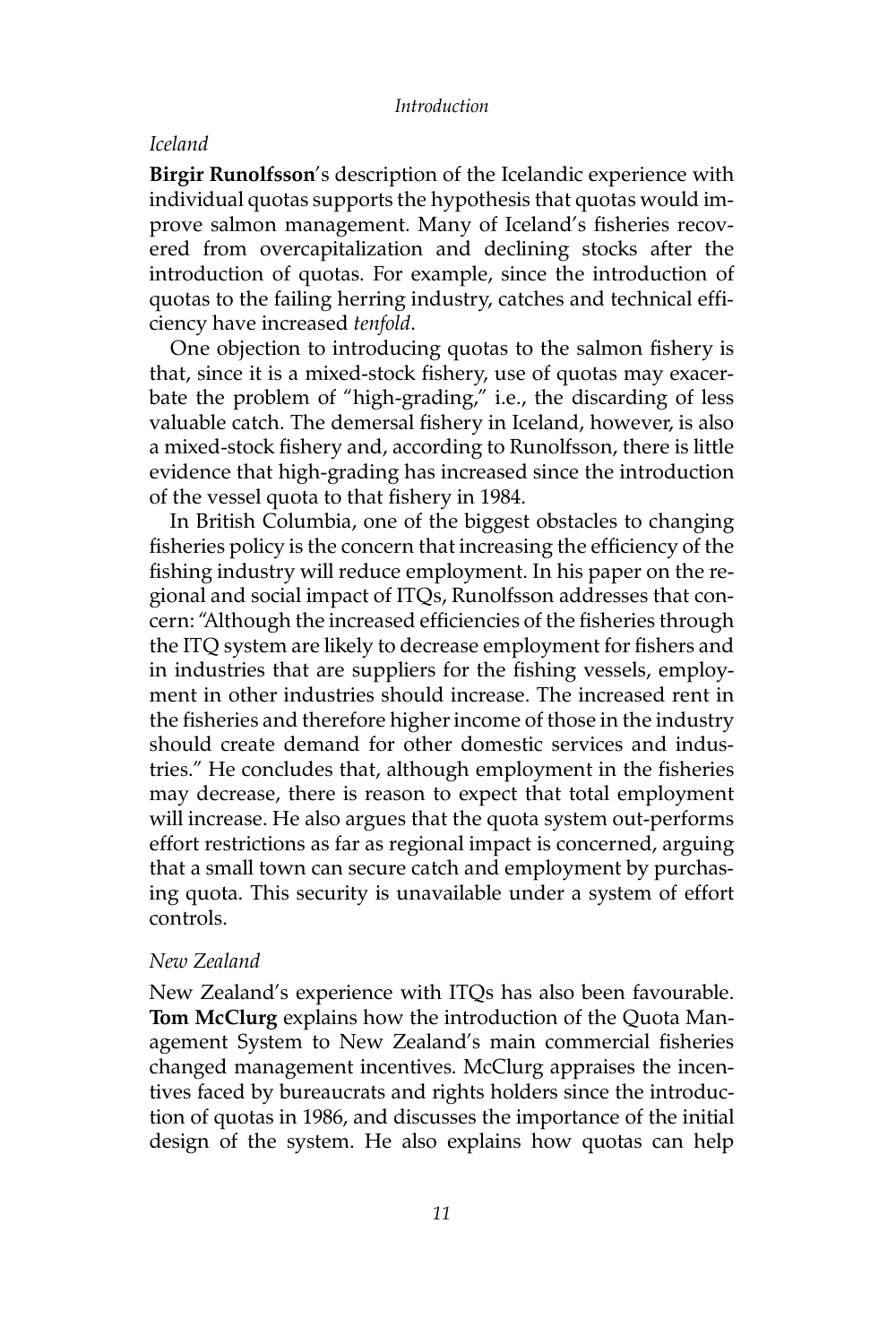resolve intersectoral allocation: "One of the consequences of the application of a rights-based approach to fisheries management is that it has a ripple effect through fisheries users. The clarification of the rights of one sector soon compels the examination of the rights and claims of other sectors." In New Zealand the allocation of ITQ property rights provided an opportunity to settle Maori fishing claims. He concludes that despite a period of flux during the introduction of quotas, they have been a success. Since their introduction, the industry has been profitable, showing unparalleled levels of investment and finding increased availability of fish. There is widespread agreement in New Zealand that more fisheries should be managed under the quota system.

## *British Columbia halibut*

Closer to home, the BC halibut fishery has been successfully managed under quotas since 1991. **Paul Macgillivray**'s paper discusses conditions in the halibut fishery before and after the introduction of quotas:<sup>2</sup> "Fisheries management in the 1980s was ineffective in controlling fishing effort, and the race for the fish resulted in very short seasons, unsafe fishing conditions, large quantities of by-catch being wasted, poor product quality, supply gluts and low landed prices." He assesses the individual quota program implemented in 1991 on the basis of biological management, economic efficiency, equity and distributional considerations, and administration and enforcement. The program has been successful in increasing the length of fishing seasons, improving fishing conditions, and improving product quality. Although employment has fallen, those who remain in the fishery are working longer and earning higher incomes. The strongest endorsement of the program comes from the fishermen themselves. When asked to vote on whether to continue the individual quota program, 91 percent of the halibut-license holders who responded, voted in favour of quotas.

# **Section 3: a quota pilot project for salmon**

The paper in this section makes the transition from arguing theoretically about the merits of an ITQ system to proposing a plan to implement the policy on a trial basis for one sector of the commer-

<sup>2</sup> The quota system implemented in the halibut fishery is the individual vessel quota (IVQ), which assigns a quota allocation to each fishing vessel.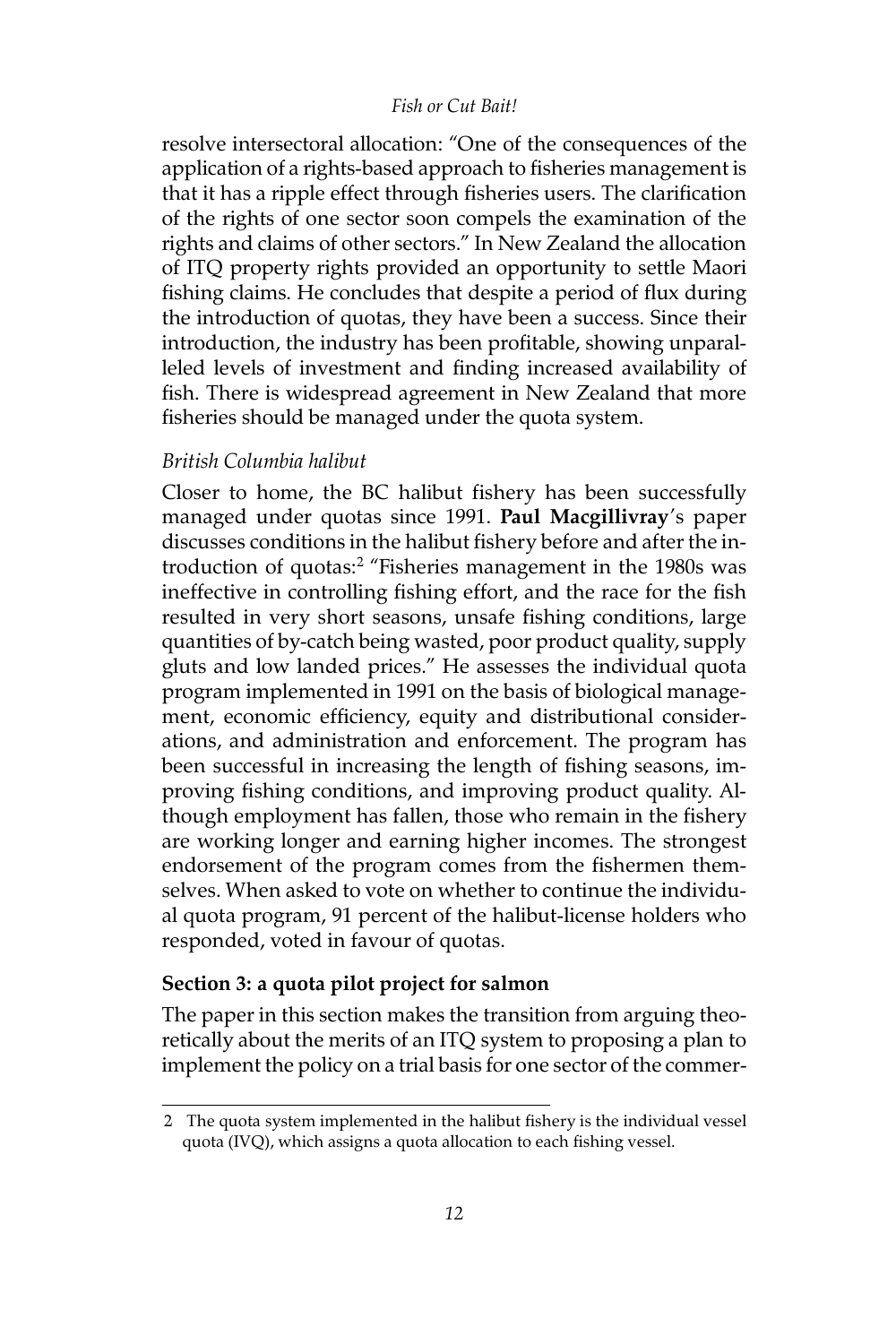cial fleet, the trollers. The ideas expressed in the paper reflect input from fishermen, academics, and consultants. The goal of the pilot project is to obtain more information about the benefits and feasibility of managing the salmon fleet under a quota system. Selecting trollers rather than ships using another type of gear for this project was logical because both industry and government have expressed interest in trying such a pilot project. If the pilot project were successful, it would be the first step towards managing the entire fishery under quotas.

## **Section 4: beyond quotas**

Although individual quotas are now used to manage fisheries around the world, they remain controversial. Some argue that ITQs go too far towards extending property rights to harvesters; others think that quotas do not go far enough in establishing rights. The authors in the last section of the book offer some imaginative extensions of the pragmatic solutions to present problems offered by ITQs. They argue that ITQs are an intermediate step towards more secure property rights. **Elizabeth Brubaker** argues that while quotas are superior to weaker forms of property rights, they do not always go far enough along the property-rights spectrum and that, therefore, there can be problems with enforcement. She favours sole ownership either by individuals, communities, associations of rights holders, or corporations: "One of the strongest arguments for sole ownership is that it limits the opportunities for government interference in a fishery. Many quota systems maintain considerable government involvement . . . The government continues to set the total allowable catches, to manage fish stocks, to assign quotas, and to assume responsibility for environmental protection." Brubaker argues that fisheries will remain susceptible to political pressures until they are completely privatized.

The idea of privatizing the fishery thoroughly has, until recently, seemed a technological impossibility. But **Michael de Alessi** discusses how the technological frontier has changed. New technological developments are bringing us closer to being able to define rights over individual fish. He looks at the feasibility of private conservation and makes the case that it is becoming more practicable as emerging technologies increase the ability of owners to control marine resources: "If private property rights are allowed in the oceans, stewardship and technological innovation